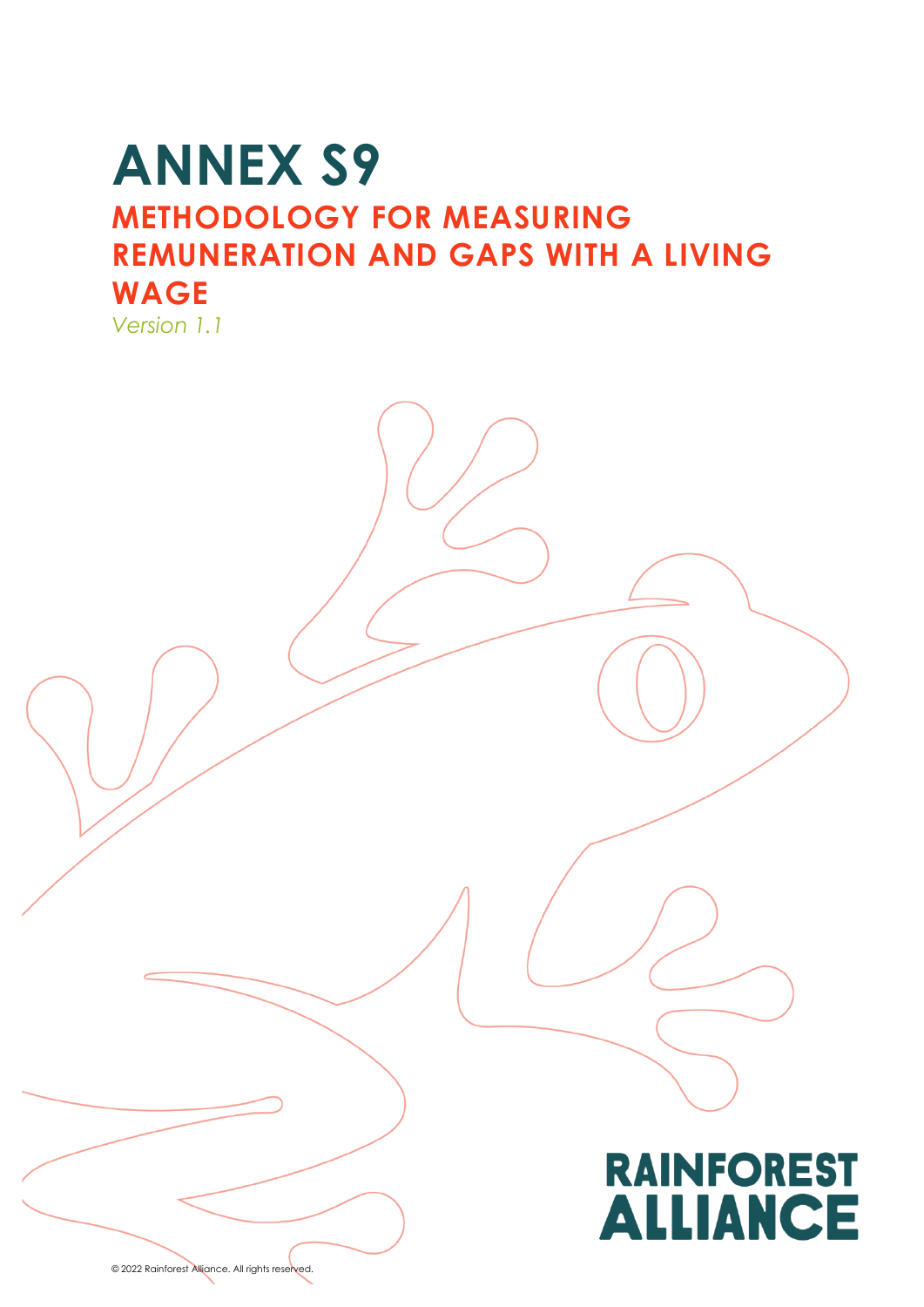

#### Translation Disclaimer

For any question related to the precise meaning of the information contained in the translation, please refer to the official English version for clarification. Any discrepancies or differences in meaning due to translation are not binding and have no effect for auditing or certification purposes.

#### More information?

For more information about the Rainforest Alliance, visit [www.rainforest-alliance.org,](http://www.rainforest-alliance.org/) contact [info@ra.org](mailto:info@ra.org) or contact the Rainforest Alliance Amsterdam Office, De Ruijterkade 6, 1013AA Amsterdam, The Netherlands.

| Document Name:                                                                    |                                                | Document Code:                                                                        | Version:             |
|-----------------------------------------------------------------------------------|------------------------------------------------|---------------------------------------------------------------------------------------|----------------------|
| Annex S9 Methodology for Measuring<br>Remuneration and Gaps with a Living<br>Wage |                                                | SA-S-SD-10-V1.1                                                                       | 1.1                  |
| Date of first<br>publication:                                                     | Date of revision:                              | <b>Valid From:</b>                                                                    | Expires by:          |
| June 30 <sup>th</sup> , 2020                                                      | March 15th, 2022                               | March 15 <sup>th</sup> , 2022                                                         | Until further notice |
| Developed by:                                                                     |                                                | Approved by:                                                                          |                      |
| Rainforest Alliance<br>Department Standards and Assurance                         |                                                | Director, Standards and Assurance                                                     |                      |
| Linked to:                                                                        |                                                |                                                                                       |                      |
| requirements<br>SA-S-SD-9 Salary Matrix Tool                                      | \$A-S-SD-11 Living Wage Benchmarks per Country | \$A-S-SD-1 Rainforest Alliance 2020 Sustainable Agriculture Standard, Farm            |                      |
| <b>Replaces:</b>                                                                  |                                                |                                                                                       |                      |
| Living Wage                                                                       |                                                | \$A-S-SD-10-V1 Annex S9 Methodology for Measuring Remuneration and Gaps with a        |                      |
| <b>Applicable to:</b>                                                             |                                                |                                                                                       |                      |
| <b>Farm Certificate Holders</b>                                                   |                                                |                                                                                       |                      |
| <b>Country/Region:</b>                                                            |                                                |                                                                                       |                      |
| All                                                                               |                                                |                                                                                       |                      |
| Crops:                                                                            |                                                | <b>Type of Certification:</b>                                                         |                      |
| All                                                                               |                                                | Group certification (large farms and<br>group management)<br>Individual certification |                      |

Annexes are binding and must be complied with for certification.

*Any use of this content including reproduction, modification, distribution or republication, without the prior written consent of Rainforest Alliance is strictly prohibited.*

*This document has been adapted from the IDH Salary Matrix V.2 Guide, June 2020.*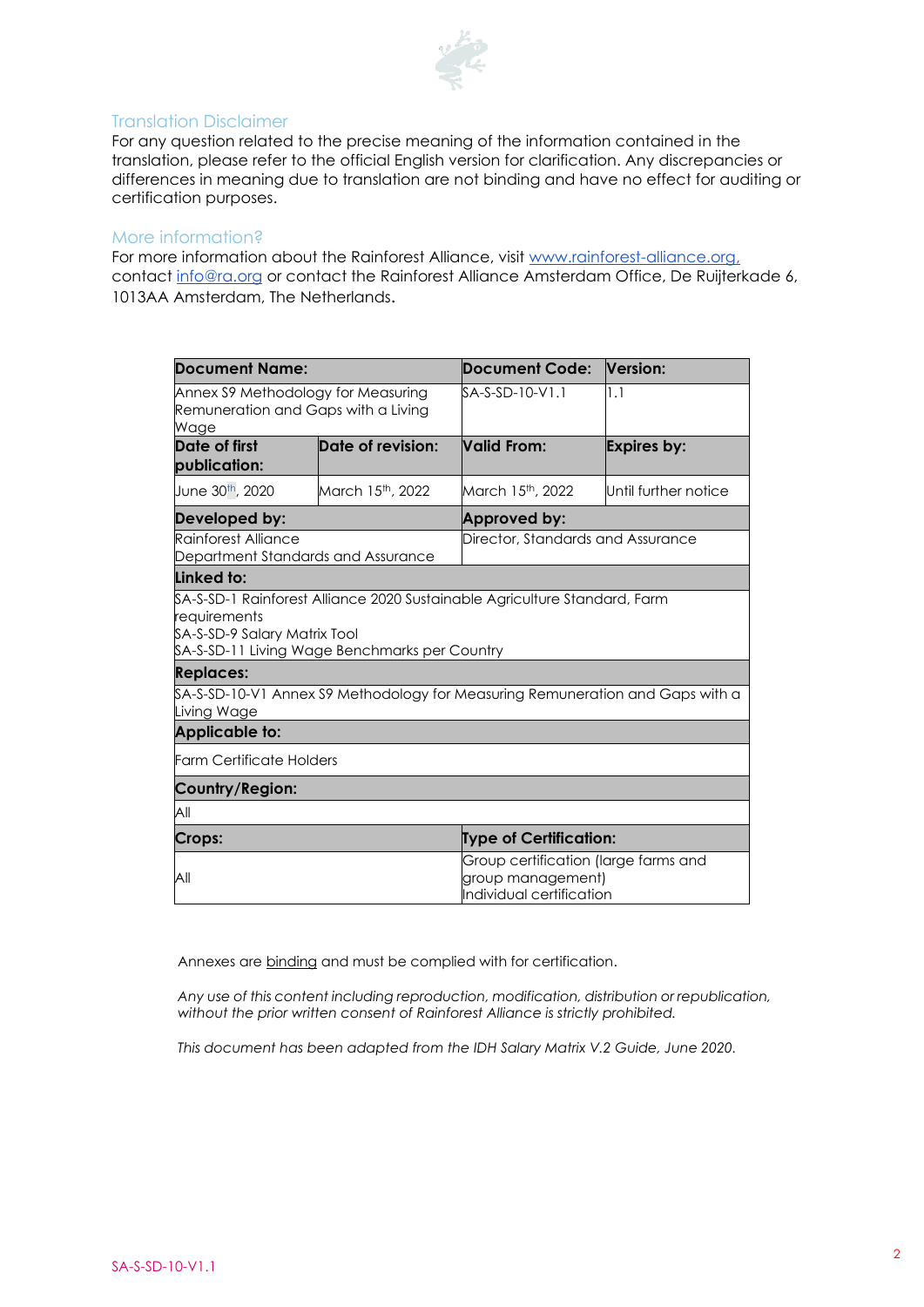

## Contents

| 2. |  |
|----|--|
| 3. |  |
| 4. |  |
| 5. |  |
|    |  |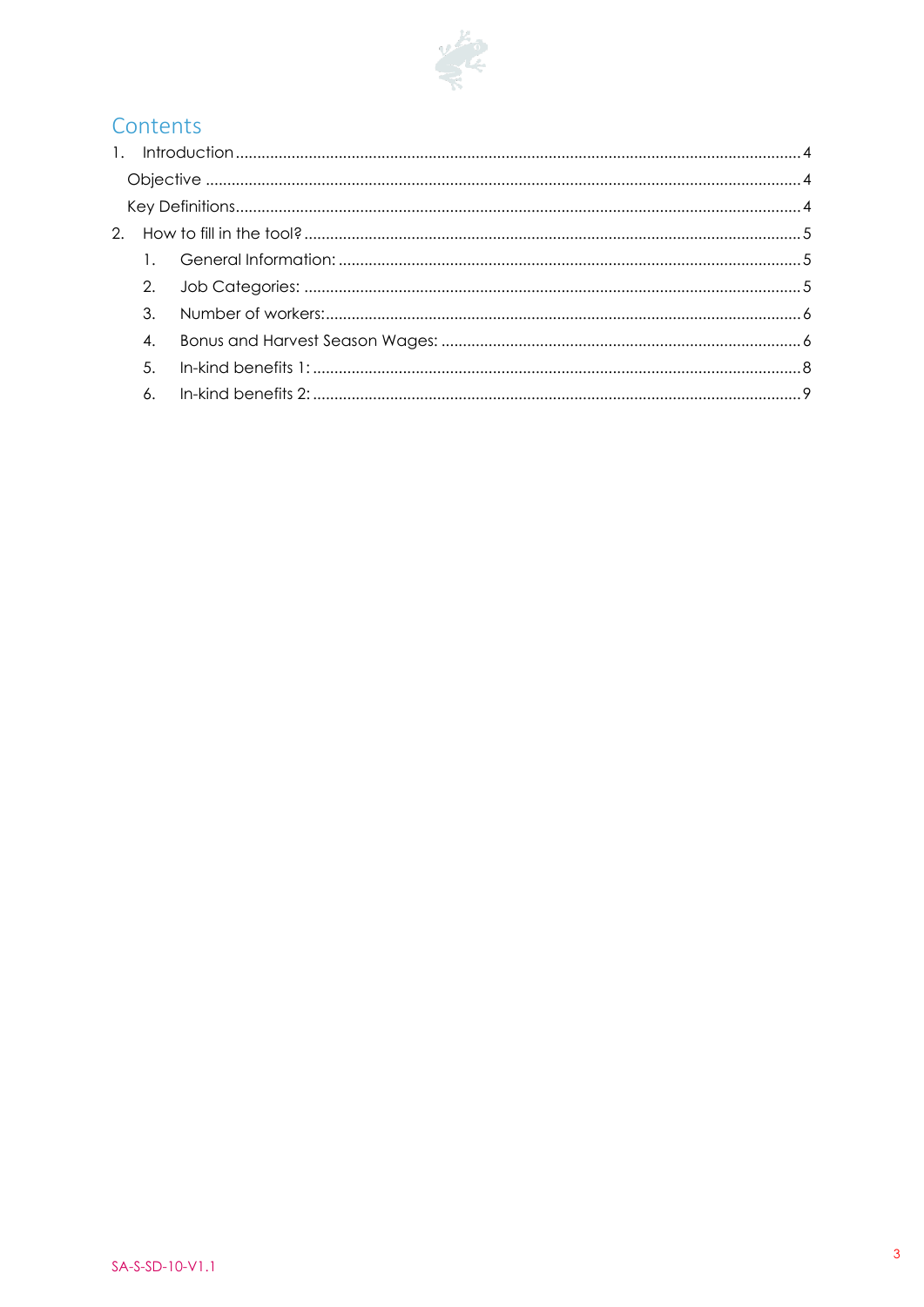

# <span id="page-3-0"></span>**1. INTRODUCTION**

This Annex S9 explains how to fill in the Annex S8: Salary Matrix Tool for a Living Wage Gap Analysis, which is part of the core requirement 5.4.1 of the Farm requirements of the 2020 RA SAS. The Annex S8: Salary Matrix Tool was originally developed by IDH and Rainforest Alliance to measure gaps between workers' total remuneration packages and the living wage benchmark. In this document the Salary Matrix Tool is also referred to as 'the Tool'.

### <span id="page-3-1"></span>**OBJECTIVE**

The objective of this Annex is to provide the certificate holder using the Salary Matrix Tool with and explanation of:

- The terminology used in the tool
- The type of data needed to fill in the tool
- How the tool calculates the gap to a living wage
- Examples of bonuses, in-kind benefits and allowances that are eligible to be included as partial payment towards living wage

### <span id="page-3-2"></span>**KEY DEFINITIONS**

The following are the key definitions of terms related to the Living Wage used in the salary matrix tool. A full glossary of terms used in the Standard can be found in Annex S1 Glossary.

- **Applicable wage**: The applicable wage is calculated per month. In most cases it is either the applicable minimum wage or the wage negotiated in a Collective Bargaining Agreement (CBA), whichever is higher. If there is no applicable minimum wage or CBA the applicable wage is taken to be the current wage paid.
- **Gross wage:** Wages measured before taxes are removed or other statutory payroll deductions (e.g. social security taxes or insurances, contributions to national health systems, pension schemes).
- **Bonus:** The payment of additional wages based on performance and/or productivity. This could be a piece-rate incentive or based on exceeding the set production quota.
- **In-kind benefits:** non-monetary benefits that are provided to workers by their employer that reduce their cost of living. These include, but are not limited to, meals and food supplies, housing, transportation, childcare, children's education, and medical care.
- **Payment unit:** The unit by which a worker's pay is calculated. This can be time-related units, such as per hour, day, week, fortnight, or month; or production units such as kg, bunch, hectare, box, etc.
- **Piece work:** Work paid proportional to the volume of work done, i.e. based on the production unit completed instead of the time spent working. These units can be per kilo, box, hectare, etc.
- **Production quota:** the number of production units that a worker must complete in a certain time period (eg a day or a week), to be eligible for the basic payment and/or a bonus. Production quota may be used to determine both the bonus payment, and the minimum amount earned by a worker before bonuses and benefits. For example, many tea workers are paid a daily rate with an additional amount per kilogram of tea picked.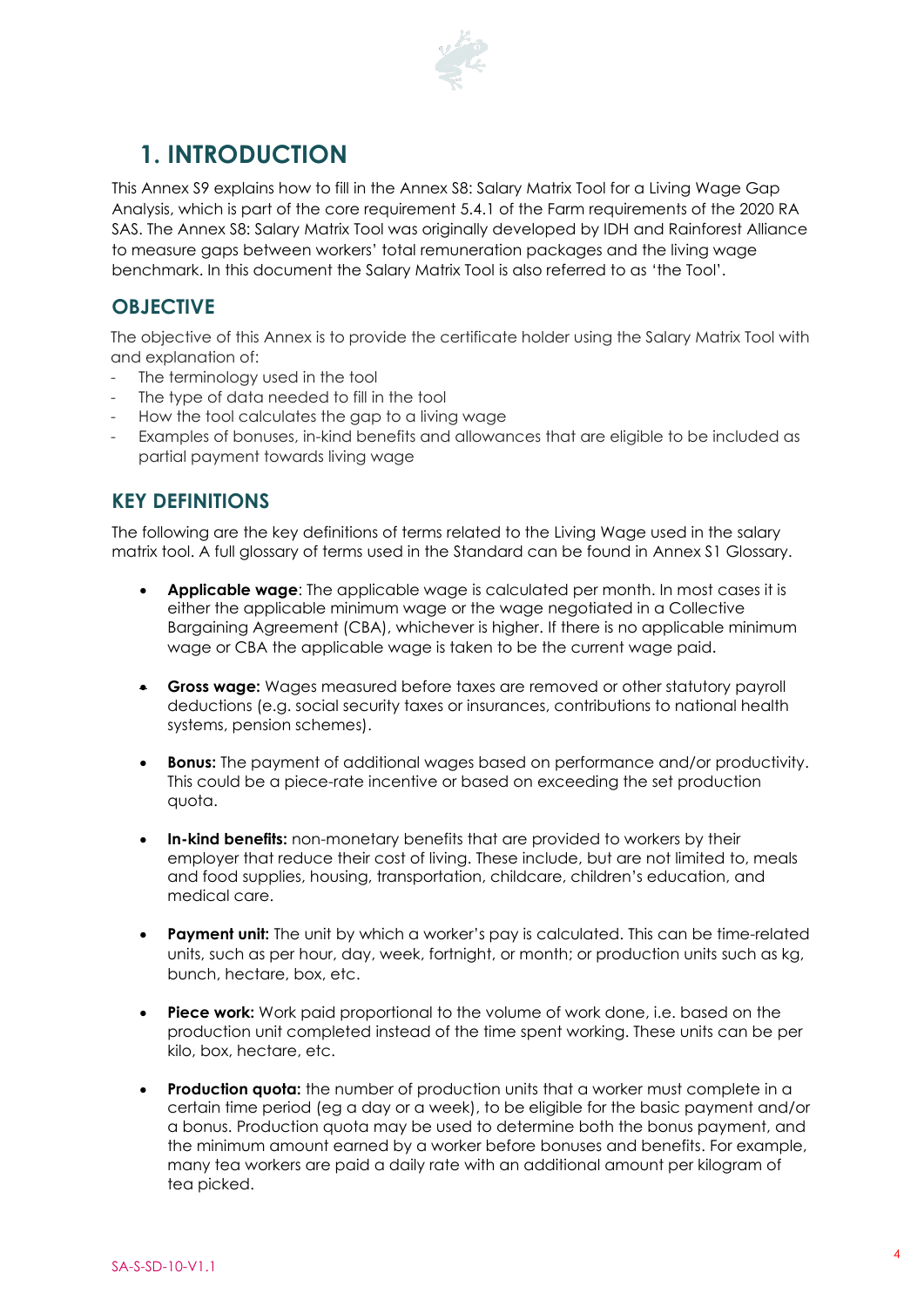

- **Remuneration:** Total financial value (wages, monetary and in-kind benefits) that the worker receives in a specific period.
- **Job category:** The classification of a group of workers by skill, type of tasks performed, and pay
- **Living wage:** The remuneration received for a standard workweek by a worker sufficient to afford a decent standard of living for the worker and their family.<sup>1</sup>
- **Standard work week**: Hours worked per week (or month) that are standard to the country or industry and are not paid at overtime rates. The ILO (International Labour Organization) standard work week is 48 hours.
- **Living wage benchmark:** The monetary amount that is considered sufficient to provide a living wage. This is calculated in local currency for each country. The Rainforest Alliance uses living wage benchmarks developed by the Global Living Wage Coalition (GLWC), which can be found in the *Rainforest Alliance Annex S10: Living Wage Benchmarks per Country*.

# <span id="page-4-0"></span>**2. HOW TO FILL IN THE TOOL?**

#### <span id="page-4-1"></span>**1. General Information:**

In the sheet of General Information, please note:

The '*Certificate Holder name'* should be the same name you are registered with in the Rainforest Alliance Certification Platform (RACP).

The *'contact person*', should be the person that completes this tool. The 'P*roduct*' refers to the crop that is being certified. This can be any of the crops in the scope of the Rainforest Alliance certification system. It is possible to add more than one crop if the CH certified several crops.

The '*certifications and standards'* field is to record all other standards for which you are certified at the moment of filling in the tool.

The 'harvest season information' refers to the approximate dates of the the harvest period(s) for which you are entering the data in the tool.

#### **2. Job Categories:**

<span id="page-4-2"></span>In the tool you should include Job Categories for all workers on the farm: this includes permanent, seasonal, temporary, and part-time workers. Both workers that handle certified products and workers that don't are to be included. Also workers hired through service providers (including guards, cleaners, etc) are to be included.

Workers who do work as part of community exchange of labour without monetary compensation should not be included.

A job category consists of any group of people who do the same type of work and are paid the same amount per hour/day or the same piece-rate amount and receive the same in-kind benefits. A category can be as small as a single worker.

<sup>1</sup> 15 ILO, 2011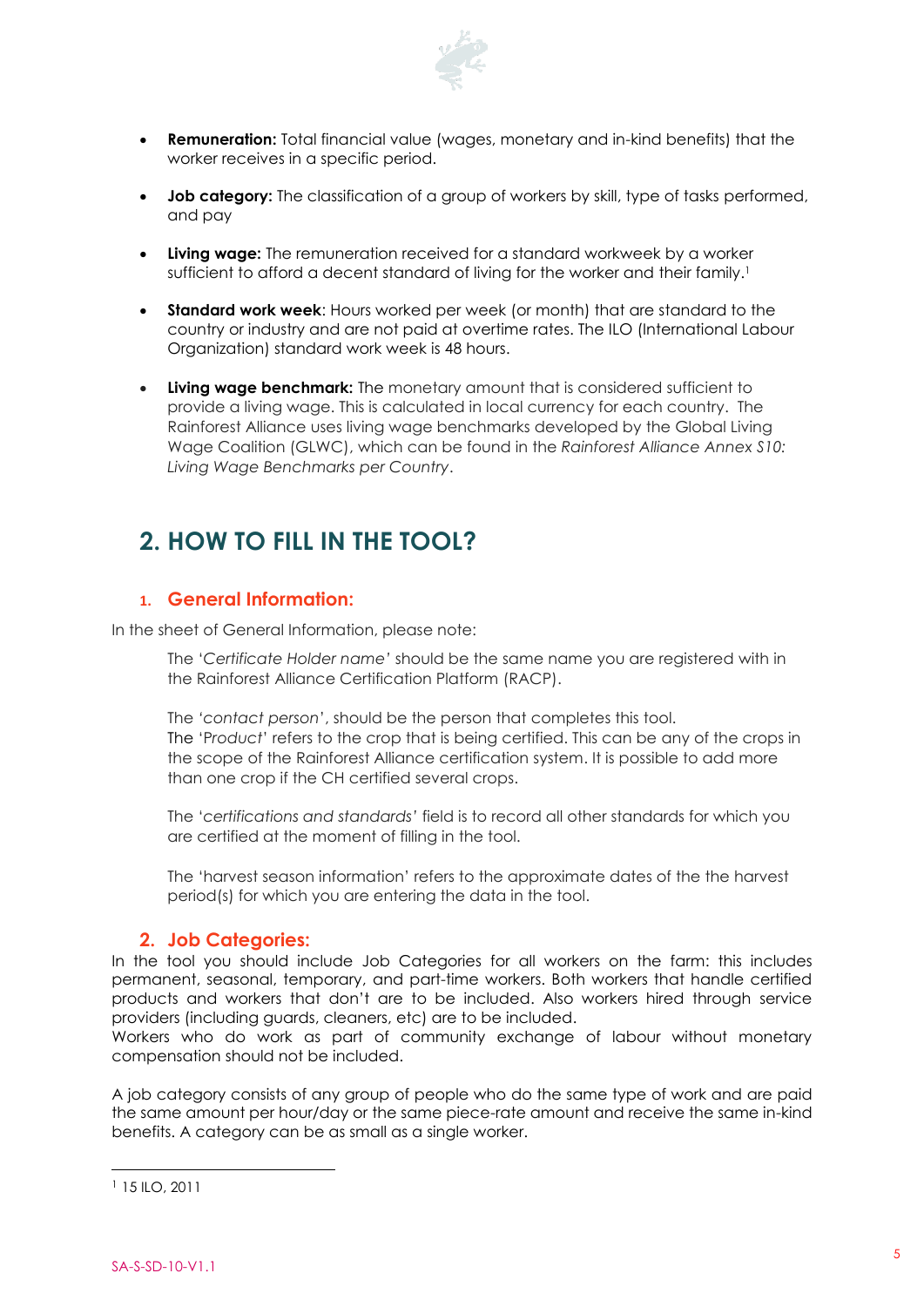

NB! If the daily role of a worker usually involves multiple tasks with different remuneration values, and different forms of payment per hour or piecework, you can enter this worker individually in the tool, as a separate category assigning a unique identifier (no names please).

If more than 10% of all workers are in the same job category, they must be divided into evenly sized job categories of no more than 10% of all workers. This is done to prevent the calculated average wage from diverging too greatly from the actual wage of any one employee.

If the average piece work differs among workers performing the same task for the same pay, different job categories must be separated and categorized in average units per day. For example, in a tea factory with 100 workers, where 30 workers are all packing the final product, they must be divided into separate job categories based on productivity and comprising no more than 10% of the workforce:

| <b>Job Category</b> | Number of<br><b>Workers</b> | <b>Unit</b> | Value per unit | <b>Average units</b><br>per day |
|---------------------|-----------------------------|-------------|----------------|---------------------------------|
| <b>Packers 1</b>    | 10                          | <b>Box</b>  | 51             | 50                              |
| <b>Packers 2</b>    | 10                          | <b>Box</b>  | \$1            | 55                              |
| <b>Packers 3</b>    | 10                          | <b>Box</b>  | S1             | 60                              |
| <b>Job Category</b> | Number of                   | Unit        | Value per unit | Average units                   |
|                     | Workers                     |             |                | per day                         |

Workers who do various tasks can be combined into a single job category, provided they receive the same remuneration, bonus, hours, and in-kind benefits.

There may be different work areas. However, there is no need to distinguish job categories per work area. If more convenient, you can list all below e.g. work area 'farm'. Also, in some farms a person might not be linked to 1 work area, and as such also the 'area' could be indicated as 'farm'.

#### <span id="page-5-0"></span>**3. Number of workers:**

The tool will automatically fill in the 'job categories' in the list in tab 4: Type of work. In this tab, it is required to enter the numbers of men and women per type of work. The tool will calculate the total number of workers from this information.

#### <span id="page-5-1"></span>**4. Bonus and Harvest Season Wages:**

Enter the wages per job category here. This includes the base, any bonus, and average hours worked.

#### *Gross monthly cash wages*

Wages can be calculated using a number of methods, based on different payment units. All wage data is collected in gross (without deductions) amounts.

The Salary Matrix calculates the average total gross monthly wages to compare against a living wage benchmark for each job category. Wage data is based on 'units' to estimate the typical wage. The unit of work is the output for which a worker is paid.

When wages vary depending on the time of the year, such as production peaks and lows, or cycles within a year, the tool collects data on the length of these different production 'seasons' (up to four seasons) to collect salary data for each season. In case the salary and wages are not different per harvest season, then there is no need to make this distinction, and you can fill in all in the 'first harvest season wages' columns.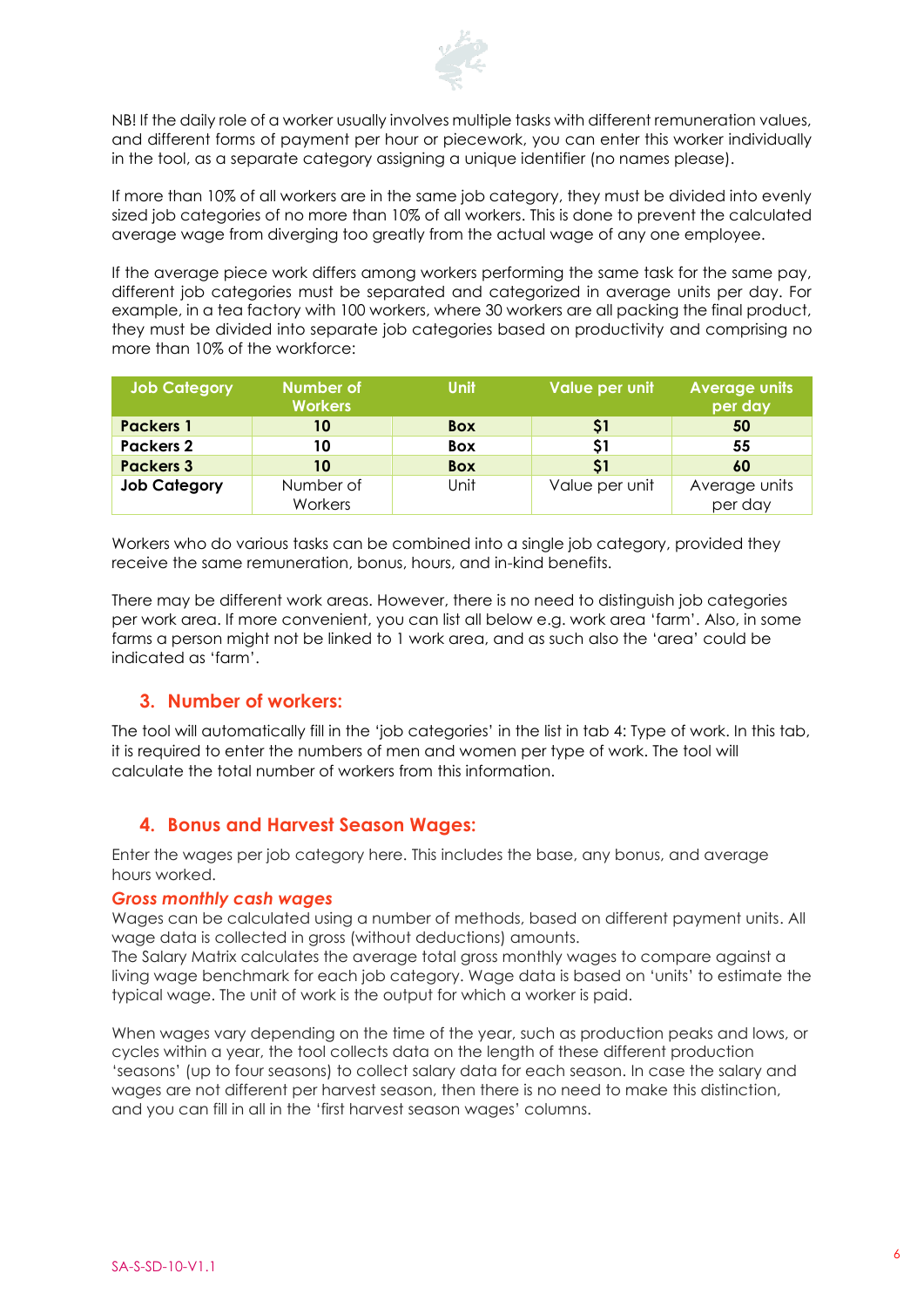

#### **Important points:**

- If the average total gross monthly wage is known per employee, this can be directly included by using 'month' as the unit by which each employee or job category is paid.
- If the average monthly pay per employee is not known, the Salary Matrix Tool can support this calculation for various pay structures.
- In a time-based payment structure, the unit would be 'hour', 'day', etc. The Tool automatically makes this calculation. For example, if an employee is paid \$15 per day and works 26 days per month, the average monthly wage is automatically calculated to \$400.
- The Salary Matrix Tool collects wage data based on units to estimate the typical wage per day for piece work. For example, some workers are paid by the boxes they pack. The unit would then be a 'box'. In a case where the units are boxes, the 'amount paid per unit' is \$0.10, and the 'typical number of units produced in a day is 100, the Salary Matrix Tool would calculate an average daily wage of \$10.

#### *Standard Work Week*

To compare wages with a living wage benchmark, only those wages earned in regular working hours, or a standard workweek are considered. This is because a living wage should not need overtime work to be achieved. Therefore, Certificate holders do not include overtime hours in living wage calculations. Certificate holders only enter the hours worked by workers, and the tool calculates the regular working hours.

#### **Important points:**

- Regular working hours are equivalent to the country-defined legal standard workweek, for which overtime pay is not required. If there is no country-defined standard workweek, the International Labour Organization (ILO) standard workweek of 48 hours will apply.
- For all types of pay structures, the hours worked per day and per week must be collected as they form the basis for calculating the wage that an employee would receive if working a standard workweek.
- For workers paid by time units (hour, month, year, etc.), the total wage earned is divided by the days and hours worked on calculating the wage per hour. This amount is then multiplied by the hours in regular working hours. The resulting standard weekly wage serves as the most fundamental unit of calculation and produces comparable monthly (x 4.35) or yearly (x 52.14) units. It is important to understand that these monthly or yearly figures indicate actual time worked but represent a cumulative value if regular working hours were worked all month or year.
- To calculate the equivalent regular working hours equivalent wage, the total expected daily salary (value per unit x number of units per day) is divided by the number of hours worked per day. For example, if a worker is paid \$100 (piece-rate or otherwise) and works 100 hours a week, the Salary Matrix Tool will calculate that in 48 hour regular working hours, the worker would earn \$48 cash wage. This calculation is done per job category.

#### *Bonuses*

Monetary monthly or annual bonuses can be included in the calculation of remuneration ONLY if they are:

- NOT mandatory by law
- Received within one year
- Provided regularly and can be expected in advance by workers
- Don't require overtime
- Add to the disposable income of workers

To include a yearly bonus in the tool, prorate it over the number of months worked.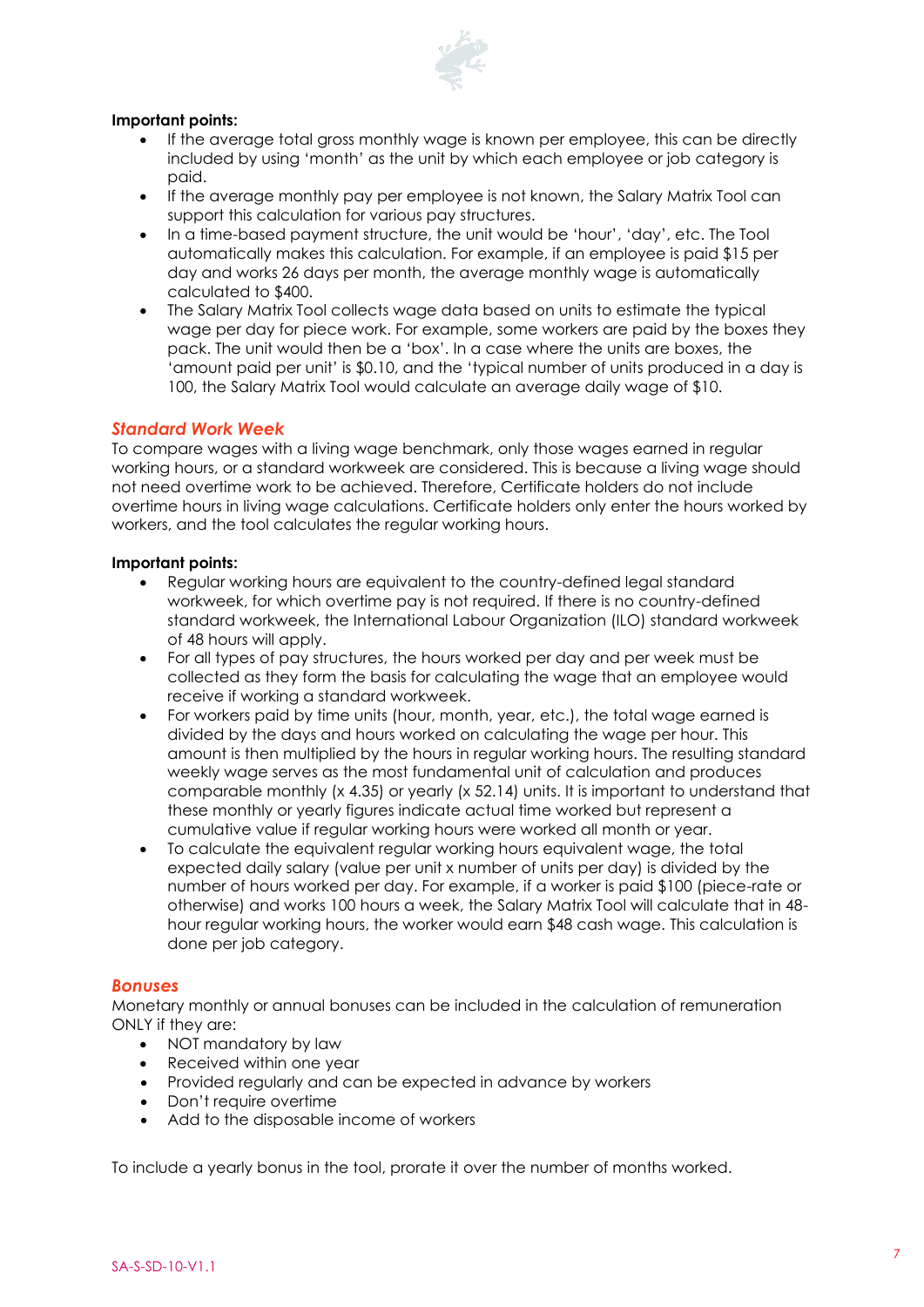

| <b>Eligible</b>                            | Not eligible                               |
|--------------------------------------------|--------------------------------------------|
| Productivity bonus                         | Profit sharing (unless assured in advance  |
|                                            | and based on last year's business results) |
| 13th and 14th month salary                 | Pensions or provident funds                |
| Tenure bonuses; retention bonus            | Bonuses earned in overtime hours or        |
|                                            | payment for overtime work                  |
| Additional paid time off on top            | Mandatory paid days off by law (unless     |
| of mandatory days off by law               | daily worker payment)                      |
| <b>Holiday bonuses</b>                     | Annual leave, sick leave                   |
| National holiday cash bonus; birthday cash | Maternity or paternity benefits            |
| bonus                                      |                                            |

#### <span id="page-7-0"></span>**5. In-kind benefits 1:**

Enter the different types of benefits workers could receive as well as the cost to the employer.

#### Step 1: decide if the in-kind benefit qualifies:

In-kind benefits can be considered as remuneration ONLY if they are:

- NOT mandatory by law
- accepted by workers as being valuable
- directly reduce the cost of basic living for a worker
- provided during regular working hours
- provided regularly and can be expected in advance by workers

Such in-kind benefits include food, transportation, family housing, healthcare, children's education, and childcare.

| <b>Eligible</b>                                                | Not eligible                                                                        |
|----------------------------------------------------------------|-------------------------------------------------------------------------------------|
| Meals at work; Food sold at concession<br>rates; Food vouchers | Christmas meal or food basket; drinking<br>water at work; recreation facilities and |
|                                                                | activities; protective/ work related clothing                                       |
| Cash allowance for housing;                                    | Dormitories or shared housing for seasonal                                          |
| Housing (and utilities-power, fuel, water) <sup>2</sup>        | workers;                                                                            |
|                                                                | Land to build house on or grow vegetables                                           |
| Transportation services (safe and reliable) or                 | Time off for holidays;                                                              |
| cash allowance for transportation (to and                      | Annual leave;                                                                       |
| from work);                                                    | Sick leave                                                                          |
| Cash or other allowance to visit home                          |                                                                                     |
| Child allowance; Child care/ creche;                           | Educational allowance/scholarships (unless                                          |
| School for workers' children; Meals                            | many workers receive it and it covers costs                                         |
| in creche/school                                               | for primary or secondary school),                                                   |
| Children education: donated supplies,                          |                                                                                     |
| uniforms, transportation, other materials. <sup>3</sup>        |                                                                                     |

<sup>2</sup> Housing must meet the requirements as outlined in the requirements of 5.7 Housing in the 2020 Sustainable Agriculture standard.

<sup>3</sup> If funding is provided directly to a school, the total amount should be divided by the total number of students at the school, and this per-student amount then may be included for every child of a worker who attends such school. Unlike the other in-kind benefits, the yearly contributions to children's education are collected and divided by 12, as these contributions are often for goods or services used all year (e.g. yearly school fees, supplies, or uniforms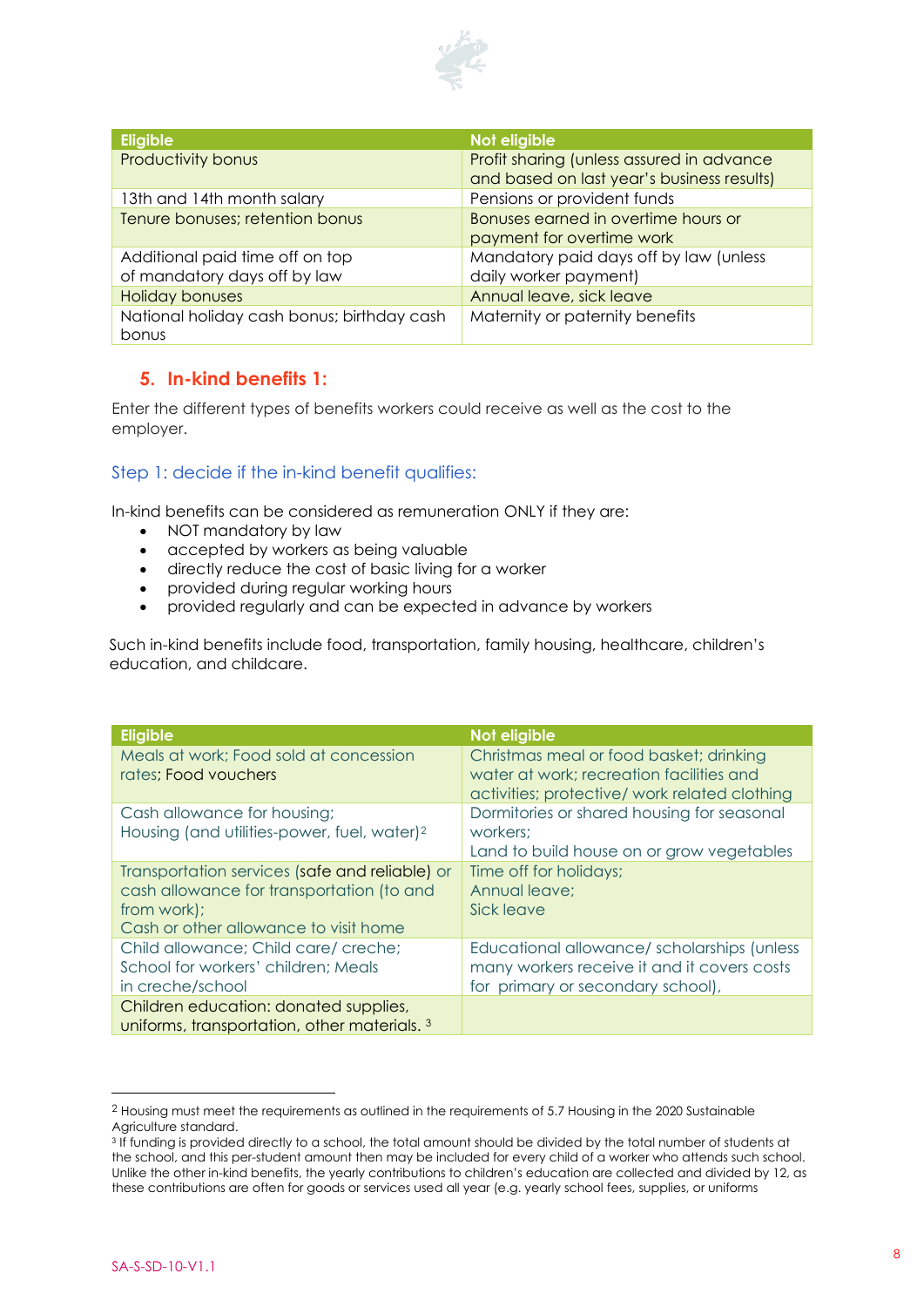

| Medical services not required by law and<br>not related to work injuries); Private<br>medical insurance; Transport to hospital | Medical services related to work injuries and<br>illness; Schools or hospitals on estates<br>supported by government                                                                         |
|--------------------------------------------------------------------------------------------------------------------------------|----------------------------------------------------------------------------------------------------------------------------------------------------------------------------------------------|
| Attendance allowance                                                                                                           | Pension, provident fund; Gratuity/<br>severance payment; visa or work permit                                                                                                                 |
| <b>Basic wage</b>                                                                                                              | Overtime pay;<br>Employer contributions required by law:<br>social security; unemployment insurance;<br>workers' compensation/injury insurance;<br>contributions to national health service. |

#### Step 2: Estimate monetary value:

The value of in-kind benefits is calculated based on the monthly cost to the employer. If workers must pay (even partially) for any in-kind benefit, the cost of their contribution will be subtracted from the cost to the employer for providing this benefit. If the employer provides cash for any of the below-listed benefits directly to the worker, this cash will be considered in the bonus category.

#### Step 3: Fill in the monetary value in the Tool

Important points when using the Annex S8: Salary Matrix tool:

- Workers receive the in-kind benefit:
	- o You can answer 'yes' even if only 1 worker receives it.
- Number of workers who receive the in-kind benefit:
	- o Here you can fill in the total of workers that receive it, summarizing all workers from all job categories
- Yearly cost to employer for providing the benefit.

#### Step 4: Ensure total benefits are within limits

In the Rainforest Alliance Standard, the maximum percentage of wages to be paid in-kind is set at 30%. The reason to cap the in-kind benefits is to ensure workers have freedom to choose how to spend their salaries and to avoid too high dependency of the worker to the employer.

Always check first whether in-kind benefits as partial payment of wages is allowed under national law. If it is allowed, please make sure in-kind benefits included in the salary matrix as payment to wages **do not exceed the maximum percentage allowed and those acceptable under national law.** Except in extreme situations, and only if allowed under national law, the total value of all in-kind benefits that can be included in the salary matrix as partial payment of wages may equal no more than 30% of the total remuneration (wages, bonuses, and inkind benefits). Similarly, individual benefits may be equal to no more than 10% of the total remuneration that an employee is paid (aside from housing, which may be equal to no more than 15% of the remuneration.

#### <span id="page-8-0"></span>**6. In-kind benefits 2:**

Enter the different types of benefits received per worker. Results:

This tab presents the findings, as well as the living wage gap. This tab will be filled in automatically.